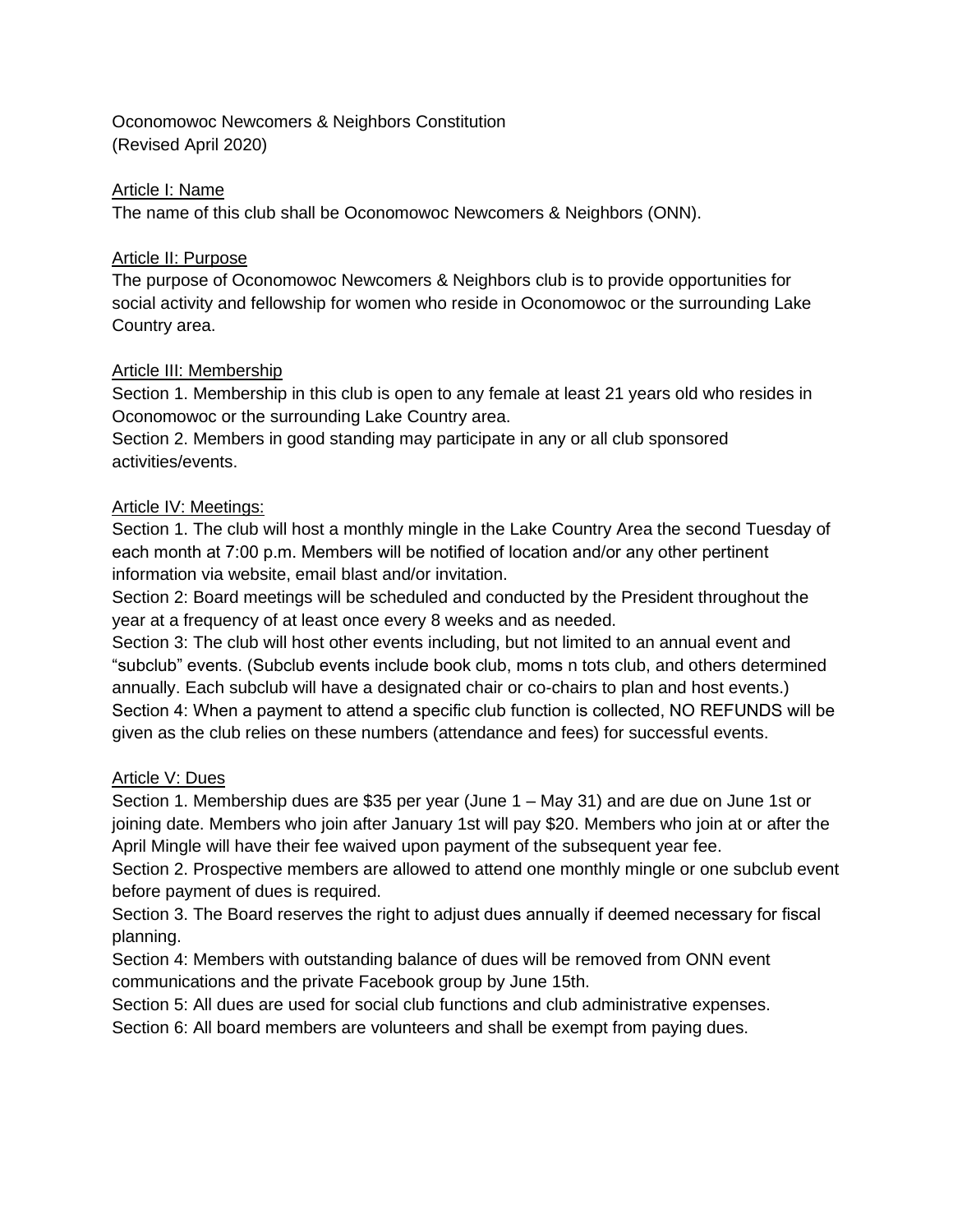## Article VI: Officers and Board

Section 1. New officers will assume their duties following the end of year mingle held in May and will serve for a one-year term.

Section 2. The Board will consist of the following positions: President, Vice President, Secretary, Treasurer, Membership, and Social Media Coordinator. The Board reserves the right to create additional volunteer positions, if necessary, to plan and implement club activities/events. Section 3. Board positions are filled on a volunteer basis. The president will send out an email blast to members no later than March 25, notifying them of the vacant board positions. Members who wish to volunteer for the vacant board positions, will have until April 1 to notify the president and current board members of the position for which they desire to volunteer. As close to April 1st as possible, the president will email the volunteers, stating who volunteered for each position. If there is only one candidate for a particular position, the interested party will assume the position. If there is more than one volunteer for a particular position, closed online voting will

take place via surveymonkey.com with all members in good standing having one vote and current board members' votes being weighted as two.

Each position will be voted on individually and no "party tickets" are officially endorsed through the club.

Any member desiring to volunteer for the position of president or treasurer, will have a background check run on them and may not have any convictions or money judgments within the past 7 years. If something is found on the record, the candidate will have the opportunity to explain any convictions to the current board for extenuating circumstances and special consideration.

Section 4. Board members may not hold the same office longer than two consecutive years, unless there are no volunteers for that position, and it is uncontested by fellow members. Section 5. If a vacancy occurs on the Board, all members in good standing will be notified via an email blast and Section 3 procedures will take place.

# Article VII: Duties of the Officers

President:

- Upon the first board meeting of the year, the president will assign alternate board members to organize monthly mingles the second Tuesday of each month.
- Writes periodic updates explaining important club information via Facebook posts and email blasts.
- Schedules and conducts board meetings at least once every 8 weeks.
- Reviews budget and balances with Treasurer and Vice President to ensure solvency of the club.
- Establishes and coordinates annual club sponsorship responsibilities, including posting monthly social media and email communication for each month's sponsor.

Vice President:

- Acts in the President's place, as needed.
- Assists the President in securing Sponsors, along with the ongoing monthly communications with Sponsors.
- Works with subclub volunteer chairs to coordinate all club-related activities.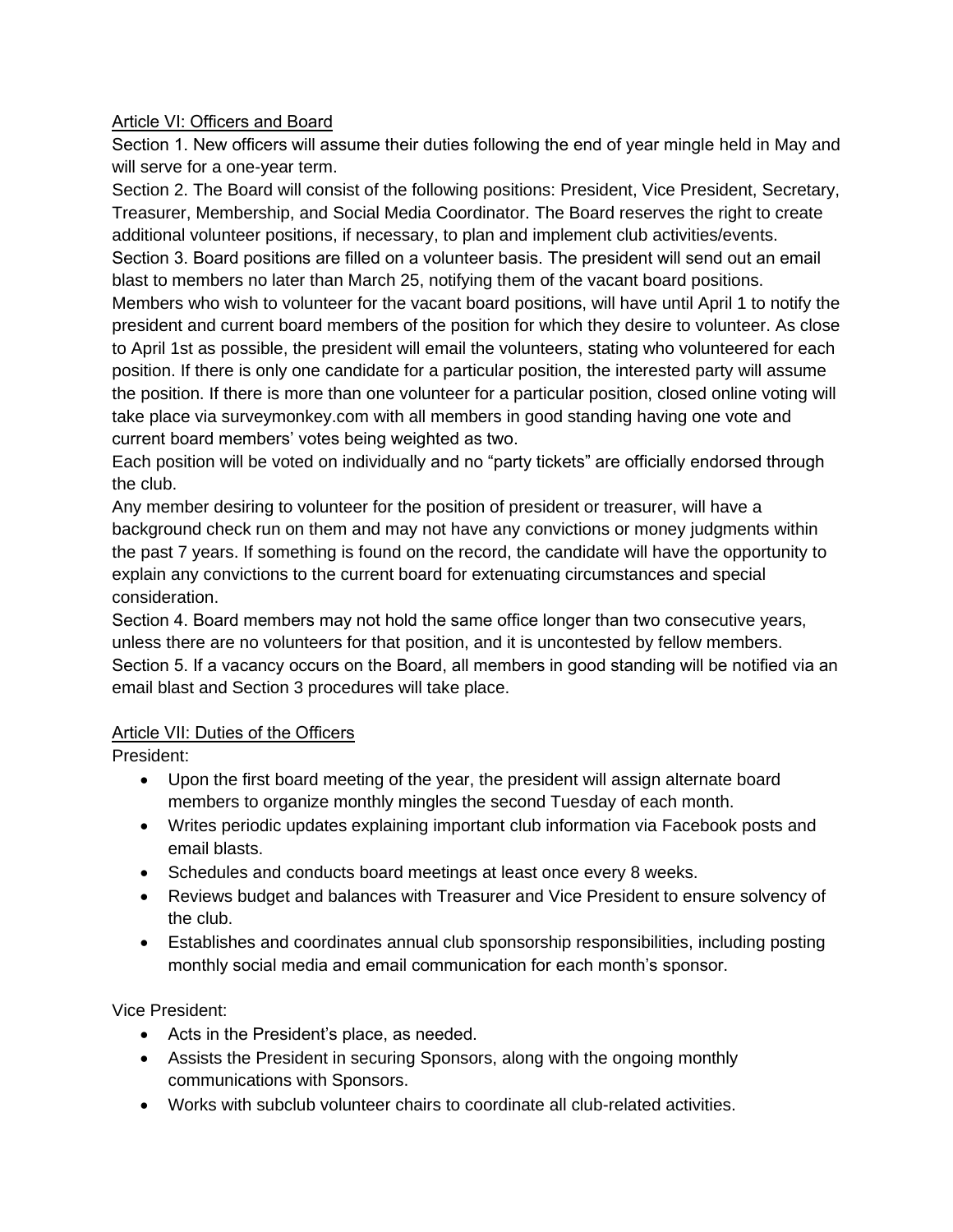- Communicates with all subclub chairs to ensure that all the subclubs remain active throughout the year.
- Ensures subclub chairs send appropriate invites/evites/communication regarding all upcoming events and activities.

Secretary:

- Records board meeting minutes and posts within the Board's document management system (such as Google Docs).
- Coordinates and manages the organization's calendar via the Upcoming Events page and Mingles Page on the club website.
- Posts all Mingles on the Closed (non-public) Facebook Page.
- Corresponds with press and other local contacts (i.e. Chamber of Commerce) regarding upcoming activities/events.
- Distributes club information throughout the community.
- Completes all special correspondence (i.e. thank you letters) as needed.
- Is the primary contact for Mary Kay at Lake Country Greetings, the local "welcome wagon" service.
- Assembles an annual club marketing plan with the support of the Social Media Coordinator.
- Directs the creation of graphic paper flyers and coordinates posting throughout the community with the support of the Social Media Coordinator.

Membership Director:

- Communicates with treasurer regarding new paid memberships.
- Welcomes potential members by being the initial club contact.
- Adds new members to event invitation database via www.evite.com.
- Approves new membership to ONN Facebook group site.
- Updates and maintains a copy of the current member's contact information spreadsheet

Treasurer:

- Manages the club budget.
- Collects payments for events, pays bills, and provides reimbursement to club members as
- needed.
- Provides Board with regular updates regarding club budget and account balance.
- Collects membership dues via the PO Box, PayPal, square, or member delivery.
- Maintains the ledger.
- Maintains the PO Box with two keys—one signed out to the Treasurer and one signed out to the President.

Social Media Coordinator:

• Manages the club's public Facebook page as the Primary Administrator, including posting all mingles to the public Facebook page.